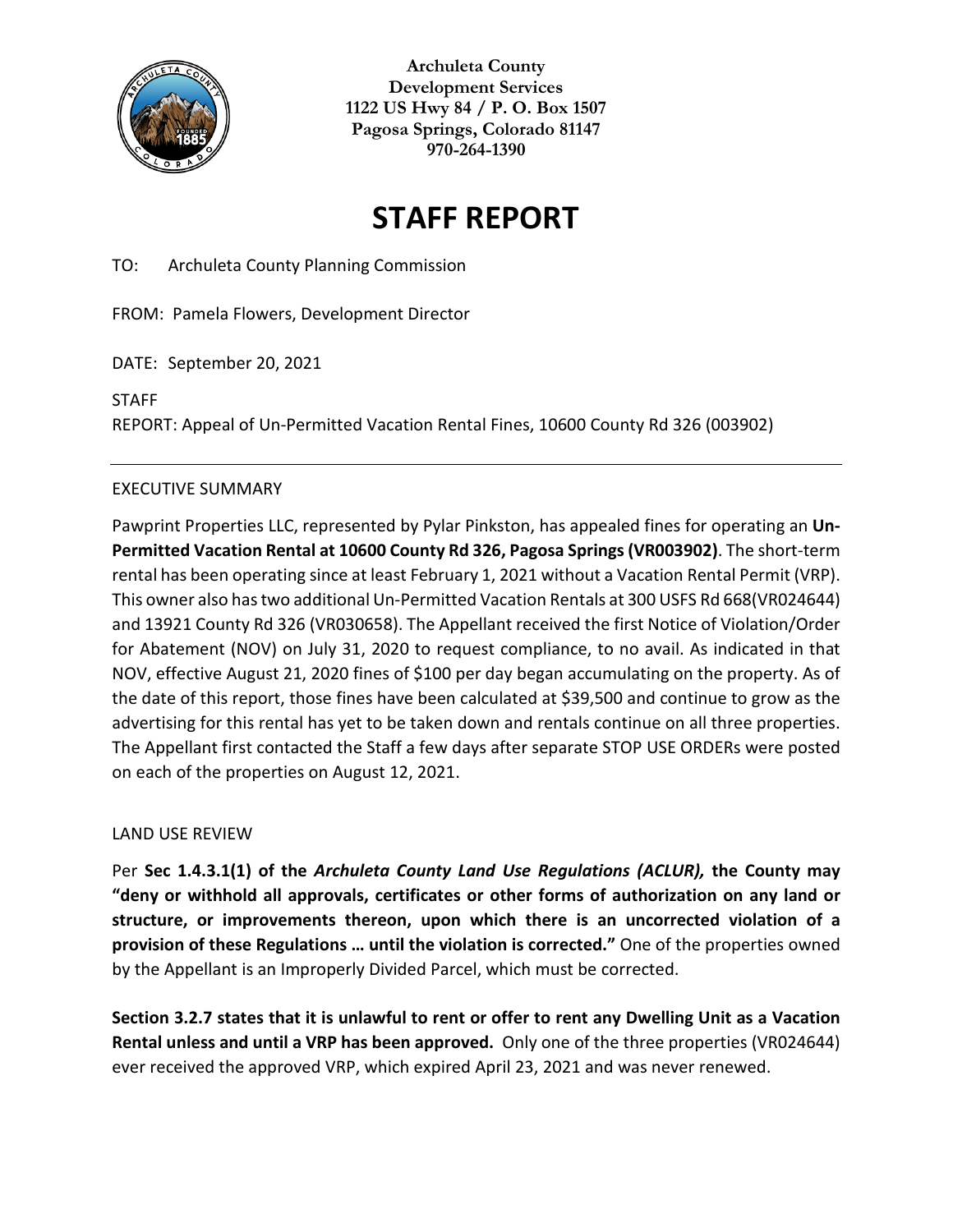**Sec 3.2.7.1(1)c allows any Applicant who disagrees with a determination or condition of approval of the Development Director regarding VRPs to appeal for a public hearing before the Planning Commission.** The Property Owner in this case has appealed calculated fines applied by the Development Director for VR003902.

**Sec 4.10.2.1 defines parcels of less than thirty-five (35) acres in size that were not created through a documented process which complies with CRS 30-28-101 et. seq. and were created after September 1, 1972, as Improperly Divided Parcels.**

## **DISCUSSION**

# *Prior Notice*

Prior communications with the owner regarding all three (3) properties is summarized here.

# Account VR024644:

- **April 22, 2020 Notification** was sent via email to the Appellant regarding the need to complete the Vacation Rental Permitting Process in the LodgingREVS system. The required documentation was quickly submitted on April 23, 2020 and the VRP for that property was issued.
- **April 8, 2021 System Notification** was sent via email to the Appellant regarding the need to complete the VRP Renewal application in the LodgingREVS system. This email was not opened by the Appellant for 133 days.
- **August 12, 2021 STOP USE ORDER** posted on the property.

# Account VR003902:

- **June 25, 2020 thru April 8, 2021 Twelve (12) system notifications** were sent via email to the Appellant indicating that there were tasks waiting in LodgingREVS to complete the permitting process. Of these three (3) were opened the same day sent, and the rest were never opened by the Appellant.
- **July 31, 2020 Notice of Violations/Order for Abatement** was sent via email to the Appellant informing her of the requirement to apply for a VRP for this property and warning of the \$100 per day fines starting on August 21, 2020.
- **April/May 2021 Courtesy Notice** of Un-Permitted Vacation Rental and possible Improperly Divided Parcel (IDP) sent via email to the Appellant.
- **June 4, 2021 Notice of Violations and Order for Abatement** was again sent via email to the Appellant notifying of the requirement to apply for a VRP and identifying property as a possible IDP.
- **August 12, 2021 STOP USE ORDER** posted on the property.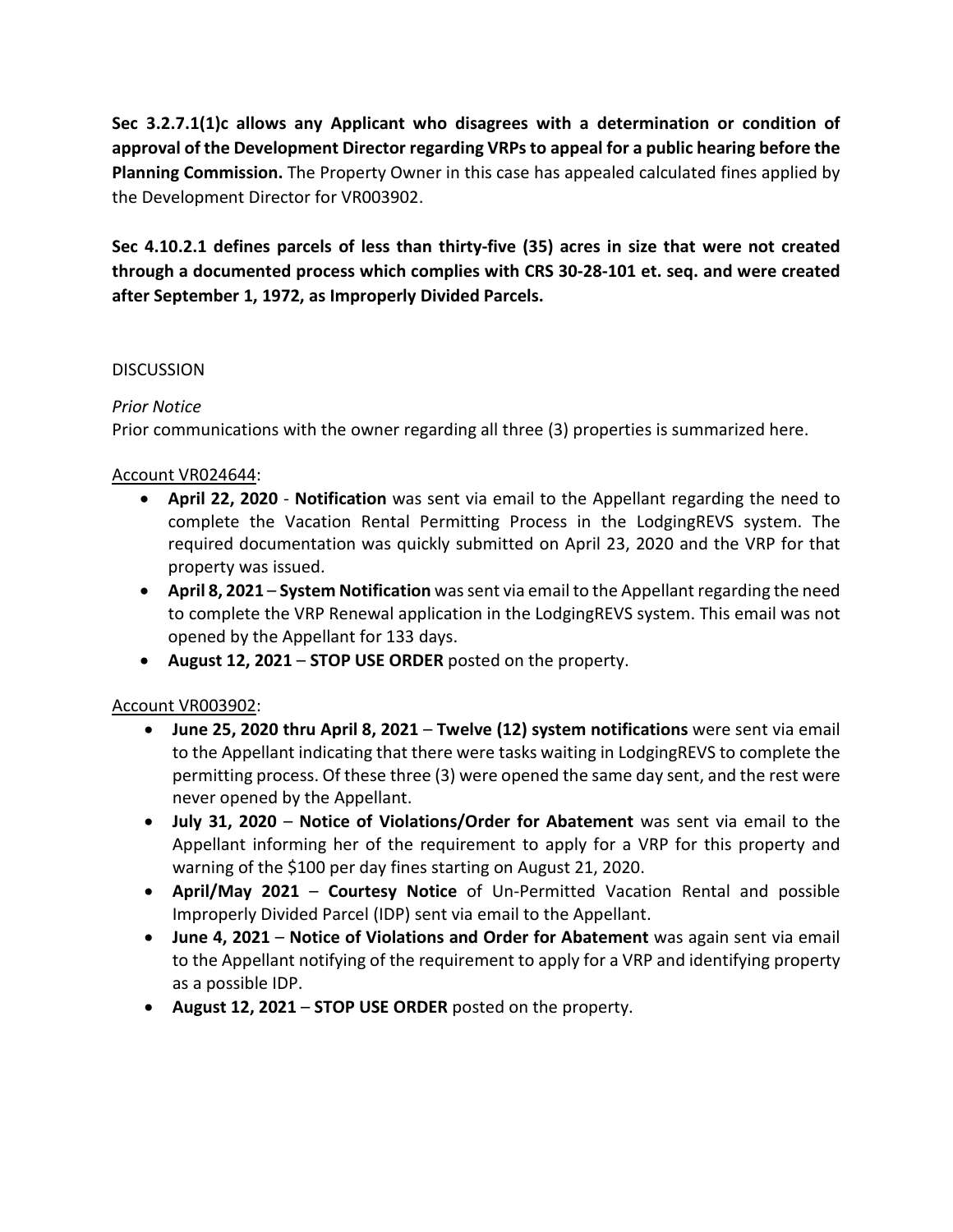## Account VR030658:

- **September 1, 2020 thru April 8, 2021 Nine (9) system notifications** were sent via email to the Appellant indicating that there were tasks waiting in LodgingREVS to complete the permitting process. Of these two (2) were opened the same day sent, and the rest were never opened by the Appellant.
- **August 12, 2021 STOP USE ORDER** posted on the property.

## *Fines*

Though it was within the right of the Staff to begin calculating the \$100 per day fine on each of the properties, it was felt that accumulating fines on only one property should be adequate to get the Appellant to move toward compliance. Disappointingly, this has not been the case.

With the level of communication shown, it is clear that the Appellant was aware of the requirement to apply for a VRP for each of these three properties. Another fact that is clear if you review the Courtesy Notice, the NOVs, and the STOP USE ORDERs is that the requirement to remove advertisements and cancel bookings was also made clear. However, these violations all continue on these properties to the date of this report.

# *Permit Application Review*

Normally, as a part of this discussion, Staff would be asking the Planning Commission to also consider whether or not to approve the Vacation Rental Permit for these properties. Unfortunately, as of the date of this report, the Appellant has not fully completed the requirements for any of the three VRPs. To avoid the need for a future hearing on that matter, the Staff is requesting a discussion of the potential approval, disapproval, or approval with conditions for VRPs for each of the three properties.

Despite a vast quantity of communication regarding Vacation Rental permitting requirements, the Appellant in this matter has shown either an unwillingness or an inability to comply. Regardless of the reasons, permitting of these properties may set a precedent for future cases in which the property owner has knowingly remained un-permitted for an extended period of time.

## RECOMMENDATIONS AND FINDINGS

# **1. Regarding the Appeal and based on a preponderance of the evidence provided, Staff recommends the Planning Commission find that:**

a. The decision of the Development Director to Apply Fines for the Un-Permitted Vacation Rental at 10600 County Rd 326 (VR003902) is allowed by the Archuleta County Land Use Regulations; and

That the **Planning Commission DENY** the Appeal and **UPHOLD the decisions of the Development Director**, regarding **Un-Permitted Vacation Rental Fines** as presented, with no changes.